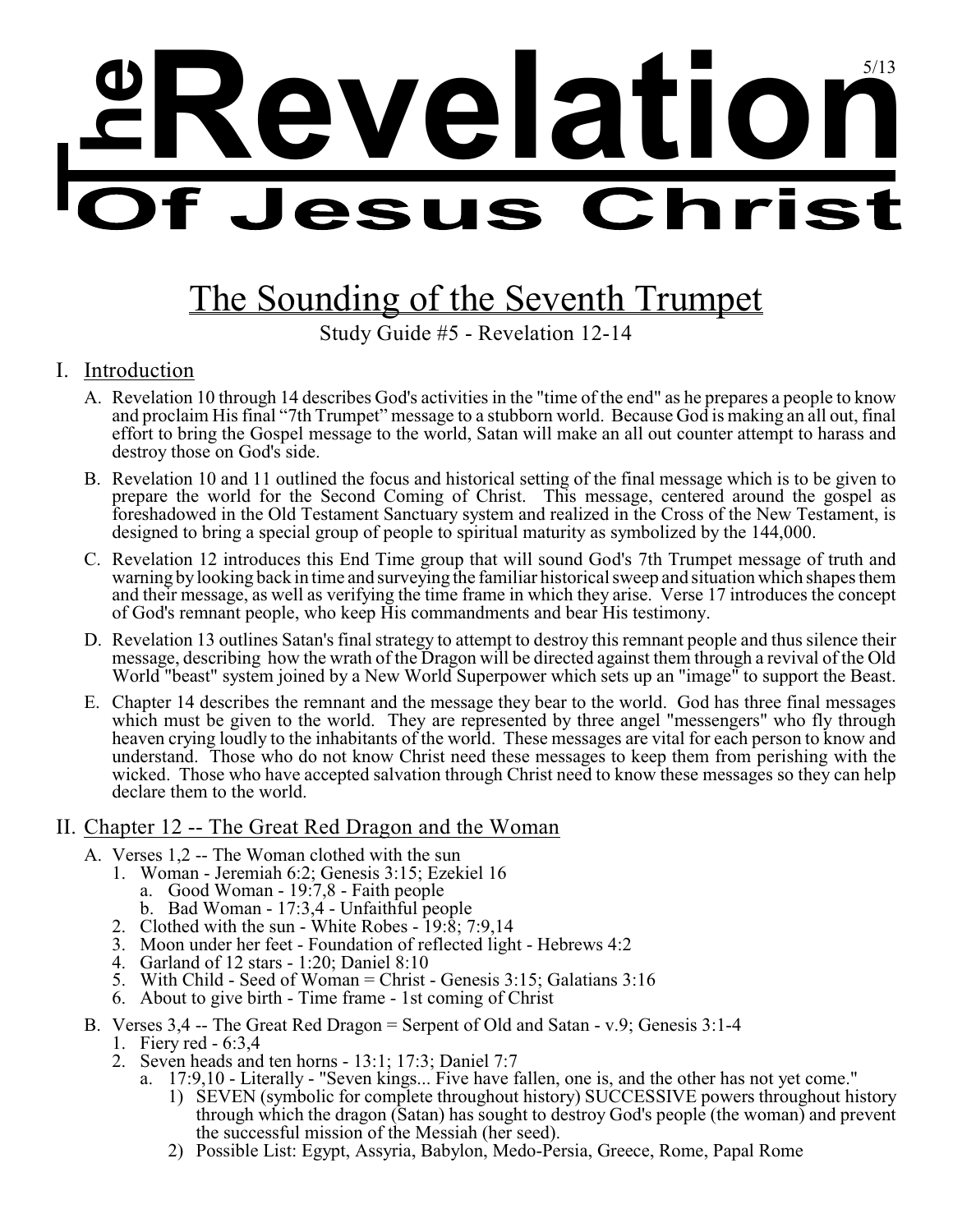- b. 10 Horns = Division of Pagan Rome which reigned during the middle ages Daniel 2:41,42; 7:7,24
- c. The events in THIS prophecy will reveal which head is in control
- 3. Diadems on his  $\frac{Hedds}{dt} 13:1 = \text{Viewed prior to division of Rome}$
- 4. Tail drew a third of the stars and threw them to the earth vs.7-9; 1:21
	- a. Stars of Heaven 1:21 Heavenly messengers = Angels
	- b. Fall of Lucifer Ezekiel 28:12-15; Isaiah 14:12-14
- C. Verses 4-6 -- The Dragon vs. the Woman and the Child Genesis 3:15
	- 1. The Dragon -- Stood before the woman...to devour her child Confrontation
		- a. Prophecy of Daniel 9:24-27 Pinpointed the coming of Messiah
		- b. Herod Matthew 2:16 Roman governor
		- c. Therefore, this is the time of Pagan Rome  $=$  the 6th head  $-17:10$
	- 2. The Child -- is born = Messiah And survives the attack victorious
		- a. To rule all nations with a rod of iron 19:15; Psalm 2:8,9
		- b. Caught up to God and His throne John 29:17; Ephesians 1:20,21; 4:8; Hebrews 1:3; 10:12
	- 3. The Woman -- Fled into the wilderness Protected and fed there by God 1 Kings 17:3-6; Isaiah 33:16
		- a. For 1260 days 538 to 1798 Matthew 24:21; John 16:2,33
		- b. Same woman before and after the cross Continuity of God's church
- D. Verses 7-9 -- Satan Expelled from Heaven Dual Application
	- 1. Satan and his angels thrown out of heaven before creation Isaiah 14:12-14; Ezekiel 28:12-15
	- 2. Satan returned claiming to be the representative of Earth Job 1:6,7; Luke 4:6
	- 3. At the cross Satan was thrown out for good A defeated foe Genesis 3:15; John 12:31; Luke 10:18
- E. Verses 10-12 -- The Announcement of the Kingdom A Doxology of Celebration
	- 1. Now...the kingdom of our God...has come
		- a. 1st Coming Jesus restored INNER Kingdom 1:6; Mark 1:14; Luke 10:9; Luke 17:20,21
		- b. 2nd Coming Jesus will restore OUTER Kingdom Lost dominion of this world, regained through Christ, will be given to the saints - Genesis 1:28; Daniel 7:14,27
	- 2. The Accuser vs. the Advocate Satan vs. Jesus, our Advocate 1 John 2:1
		- a. Already paid our death penalty Provides his life as a perfect robe of righteousness
		- b. Pleads our case HE IS OUR JUDGE John 5:22
	- 3. Who overcomes the Dragon? (12:11) It takes TOTAL commitment and trust
		- a. By the blood of the Lamb -
		- b. By the word of their testimony Romans 10:9-11
		- c. Love not their lives to death -
	- 4. His time is SHORT limited. What will he do during his remaining time?
- F. Verses 13-17 -- The Woman in the Wilderness
	- 1. vs.13,14 parallel v.6 Transported to safety in the wilderness 4:7
		- a.  $3\frac{1}{2}$  times = years 538 to 1798 v.14; Daniel 7:25; 12:7
		- b. 1260 days v.6; 11:3
		- c. 42 months 11:2; 13:5
	- 2. Spewed out WATER like a flood = Masses of people Medieval persecutions
	- 3. Earth helped the woman 13:11 Remote places of refuge
		- a. Mountains of Europe provided safe haven during medieval times
		- b. New World was initially settled by those seeking religious freedom
	- 4. Dragon was ENRAGED Filled with WRATH Against the surviving church
	- 5. The Remnant "the rest of her offspring" The LAST survivors AFTER 1798
		- a. "Remnant" Word Study 2:24; 8:13; 9:20; 11:13; 19:21; 20:5
		- b. True Church During the TIME OF THE END Sounds 7th Trumpet message
	- 6. TWO IDENTIFYING MARKS OF THE REMNANT Balance Two Witnesses with Gospel
		- a. "Keep the commandments of God" LAW, All 10 Commandments (Moses)
		- b. "Have the testimony of Jesus" PROPHETS (OT AND NT) 2 Peter 1:19-21
			- 1) 1:2 The message John received from Jesus through the angel
			- 2) 1:9 John was exiled to Patmos because of the testimony of Jesus
			- 3) 19:10 Angel, a "fellow servant," has "testimony of Jesus" which is "spirit of prophecy"
			- 4) 22:9 The angel is John's "fellow servant" and a prophet like John
	- 7. How is Satan's great, final wrath against the Remnant displayed during the TIME OF THE END?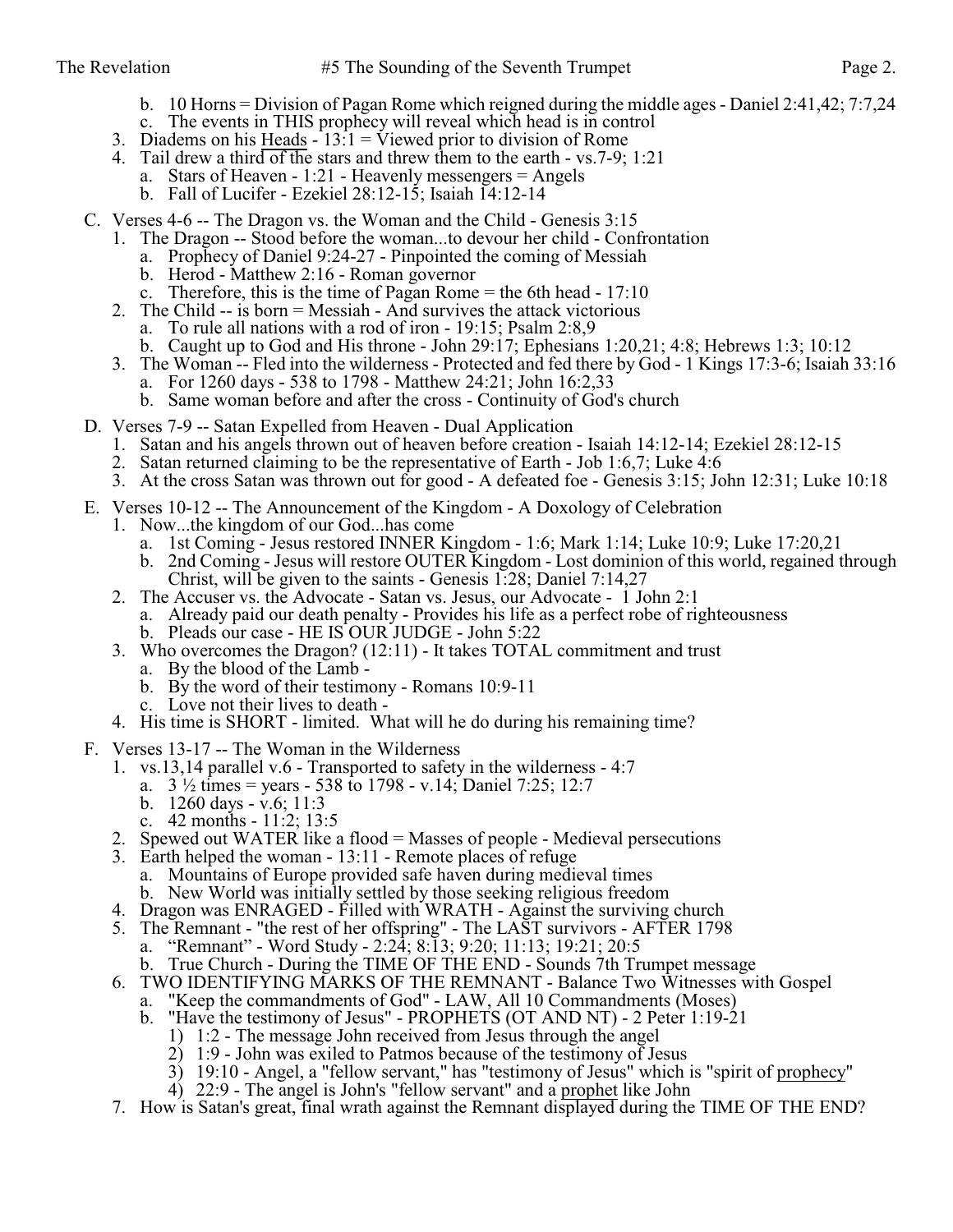#### III. Chapter 13:1-10 - The Beast from the Sea - Satan's strategy against the Remnant

- A. Verses 1,2 -- Composite Beast out of the Sea 17:15; Daniel 7:2
	- 1. Seven heads and 10 horns 12:3
	- 2. Crowns on the horns Viewed after the division of Rome Daniel 7:7,24
		- a. In  $12:3-6$  = Roman head (6th) There the crowns were on the heads
		- b. In  $13:1$  = Papal head (7th) Here the crowns are on the horns
	- 3. Blasphemous name v.17,18; Daniel 7:25
	- 4. Hybrid beast Daniel 7:4-7,12; 4:15
		- a. Beast like a Leopard ---- Main form like GREECE --- Humanistic Philosophy
		- b. Feet like a Bear ---------- Stands on MEDO-PERSIA Infallible Laws
		- c. Mouth like a Lion ------- Speaks like BABYLON ----- Pagan Sun Worship
		- d. Authority from Dragon-- Civil Power from ROME ---- Political Backing
	- 5. Dragon gave him his power, his throne, and great authority
		- a. Dragon = Satan disguised behind and working through Pagan Rome
		- b. Vacuum of power left by disintegration of Pagan Rome was filled by Papal Rome 2nd Trumpet
		- c. Official power bestowed by Emperor Justinian in AD 533 took effect in 538. See Daniel 7.
- B. Verses  $3,4$  -- The Mortal Wound One of his heads = the 7th with the blasphemous name
	- 1. Mortally wounded = "Slain unto death" 5:6,9,12; 6:9; 13:8; 18:24
		- a. "Having been slain" Viewed from AFTER the wound was inflicted
		- b. Appeared to be fatal Pope taken captive 1798 Civil power removed 11:8,13; Daniel 11:40
	- 2. Wound was healed "Its death stroke was healed" Viewed from AFTER the healing a. Latarin Pact - 1929 - Restored civil power of Papacy - Nation of Vatican City - 108.7 acres b. The healing continues as Papal influence grows on a global scale
	- 3. All the world marveled and followed the beast Daniel 11:40-45
		- a. v.4 And WORSHIPED the dragon and the beast Satan is behind both
			- b. ISSUE = Worship not politics, economics, or geography
			- c. Beast is viewed as a world stabilizing power, able to ensure peace! 3rd Trumpet
- C. Verses 5-8 -- Further Identification END TIME Revival of Old World Medieval System in an expanded, more potent form, with a repetition of the medieval atrocities.
	- 1. Mouth speaking great things Daniel 7:8; See Study on Daniel 7
	- 2. Mouth speaking blasphemies v.1,7; 17:3-5; Mark 2:3-7; John 10:33; Matthew 26:6 5
	- 3. WAS given authority to continue for 42 months 538 to 1798
	- 4. Blaspheme His name 2 Thessalonians 2:3,4; Daniel 11:36 Usurping titles and prerogatives
	- 5. Blaspheme His tabernacle Daniel 8:11; 11:31 Take away the daily
	- 6. Blaspheme those who dwell in Heaven Daniel 8:10 Claim power over heavenly beings
	- 7. Make war with the saints and overcome them Daniel 7:21; 11:33 Persecution
	- 8. Authority over every tribe, tongue, and nation v.3,8 Universal
	- 9. Object of WORSHIP Central End Time Issue Only God and only HIS way- 19:10; 22:9; Acts 12:20-

23

- D. Admonition for the reader ARE YOU LISTENING?
	- 1. Violence is never to be a tool of the church God works by FREE CHOICE!
	- 2. The power described above will suffer the fate it has dealt out 17:16; 18; 19:17-21; Daniel 7:11; 11:45
	- 3. Be patient, hold on, keep trusting. God's timing knows no haste nor delay.

#### IV. Chapter 13 -- The Beast from the Earth

- A. Verse 11,12 -- Another Beast A BRAND NEW POWER comes into existence
	- 1. Description
		- a. Another beast Distinct from the first beast with 7 heads and 10 horns Europe and middle east
		- b. Coming up Coming into existence, growing up to maturity
		- c. Out of the "earth" in contrast with the "sea"  $(13:1)$  12:6,14-16 Earth "Helped the woman..."
		- d. Two horns Two Points of power of strength on one beast Two power coalition
		- See Deuteronomy 33:17; Psalm 18:2; 75:10; Jeremiah 48:25; Habakkuk 3:4; Daniel 8:6,20 e. Like a Lamb - THE DRAGON IN SHEEP'S CLOTHING - Matthew 7:15
			- 1) Lamb = Christ-like appearance Christian, non-beast facade
			- 2) Horns like a lamb Power emanating from a source appearing to work for Christ and exercised under the pretense of doing Christ's work
		- f. Spoke like a dragon Voice inside the "lamb" reveals its true identity with FIRST beast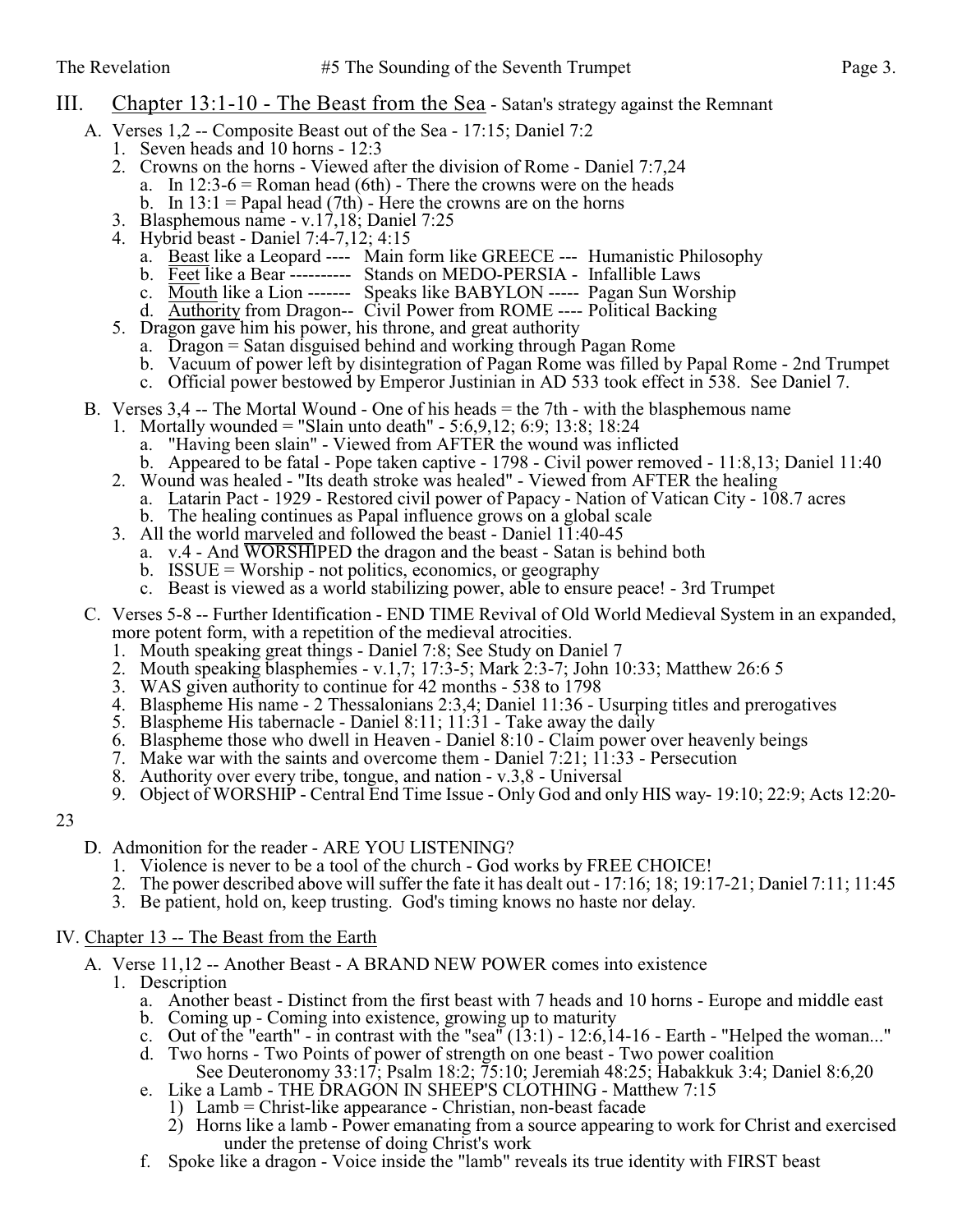- g. Exercises all the authority of the first beast Includes blasphemy, persecution, commanding worship
- h. In his presence Contemporaneous with the composite beast with the healed wound
- i. Causes the earth and those who dwell in it World class superpower
- j. To worship the first beast Alliance of support backing claims of first beast
	- 1) The central issue is WORSHIP WHO? and HOW?
		- 2) Enforcing religious things by civil force Church  $&$  State joined
- 2. Time frame A NEW POWER which becomes a WORLD commanding SUPERPOWER contemporary with the Revived END TIME Composite Beast power
	- a. vs.12,14 Functions "in his presence..." "in the sight of..."
	- b. Impetus behind the world's inhabitants coming to worship the 1st Beast
		- 1) vs.3,4 All the world worshiped the beast whose wound was healed
		- $2)$  v.12 Causing the world to worship the healed beast
- B. Verses 11-14 -- Activities of the Beast from the Earth FUTURE
	- 1. Performs great signs making fire come down from heaven Demonstration of supernatural power
		- a. Fire from heaven Genesis 3:2; Exodus 13:21,22; Exodus 19:16-18; 2 Chronicles 7:1,2; 1 Kings 18:38; Isaiah 6:6,7; Acts 2:1-4; Hebrews 12:29
		- b. Represents... God's power at work Divine presence Purging from sin Revival c. Always given at God's command
	- 2. "HE (beast from the earth) even MAKES fire come down from heaven" a. Not generated from God - False manifestation of spiritual power and revival b. v.14 - Thus he deceives
	- 3. Signs = Supernatural phenomenon Always have a religious thrust Gives credence to religious leadership
	- 4. He deceives...by those signs Apparently a duplicate of Pentecost Accompanied with miracles
	- 5. Telling those who dwell on the earth to make an IMAGE TO THE BEAST
		- a. Using the power over the people gained by the signs
		- b. Grand deception leads to a MAN MADE object of worship
- C. Verses 14-17 -- The Image to the Beast
	- 1. A replica of the Old World revived end-time religious/political system
	- 2. Empowers that replica to command worship under threat of civil and capital penalties
	- 3. Still in the future. Learn the prophetic details, and watch.
	- 4. What could cause this dramatic change to come about?
		- a. 11:18 Threat of devastating war and global destruction
		- b. 13:4 Search for unifying leadership to bring peace out of instability
- D. The "MARK" vs. the "SEAL" in Revelation
	- 1. The MARK ALWAYS linked with WORSHIP in direct contrast with God's SEAL
		- a. The Beast's MARK, NAME, and NUMBER are synonymous 13:17,18; 14:11
	- b. The MARKED refuse the SEAL and thus receive the wrath of God 14:9,10; 16:2; 19:20
	- 2. The SEAL
		- a. God's SEAL, NAME, and NUMBER are synonymous 7:2,4; 14:1
		- b. The SEALED refuse the MARK and are the objects of Satan's wrath 12:17; 13:7,15-17
			- 1) Have victory over the beast 15:2-4 They survive by God's power
			- 2) Survive God's wrath 6:16-7:3; 20:4
	- 3. Each side receives a descriptive ID number: 144,000 or 666 13:18-14:5
- E. "MARK" In the Old Testament Points to the Sabbath as God's holy day of worship
	- 1. Ezekiel 9 God's people are marked for survival
	- 2. Hebrew "oth" spelled "ath" or "eth" when imbedded in a word
	- 3. B'ETH-lehem = "b" (in or at) "eth" (the sign) "lehem (of the baker)
	- 4. Sab-b'ATH = The sign (ath) of rest or cessation Exodus  $31:12-17$ ; Ezekiel 20:12,20
	- 5. Only reason in Scripture for keeping the 7th-day Sabbath is as a SIGN or MARK of God's creative authority. God's MARK is the day of worship He designated at creation by resting, blessing and hallowing it.
- F. The MARK of the Beast's Authority also points to a day of WORSHIP
	- 1. Beast = 1st Beast, wounded and healed Old World Papacy Revived in the END
	- 2. Papacy claims the change of the day of worship from Sabbath to Sunday is a mark of its spiritual authority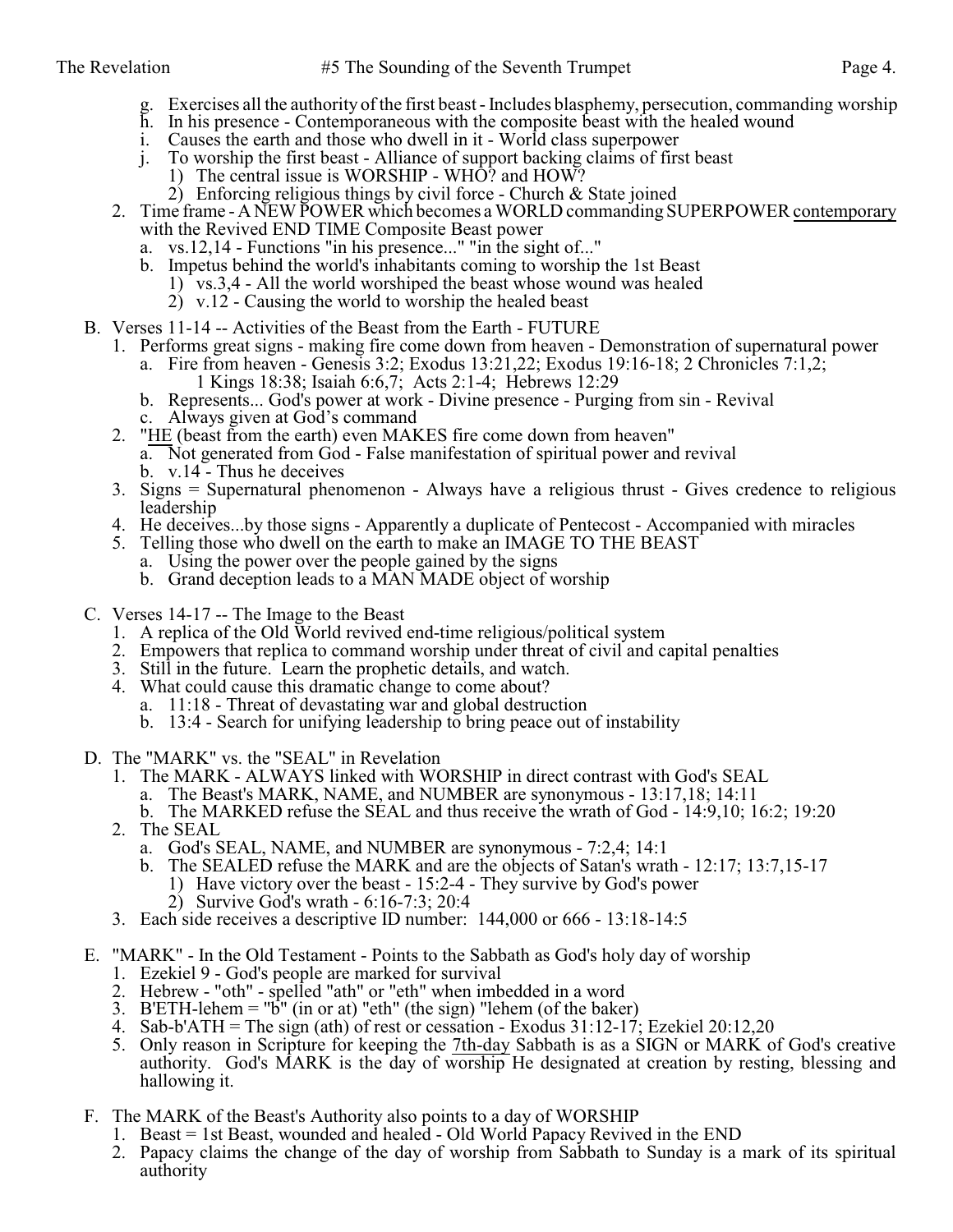- G. The MARK is received in either the RIGHT HAND or FOREHEAD See Ezekiel 9 Compliance or Belief 1. The Seal of God is received only upon the forehead. - The only thing of spiritual value is that which you allow God to place inside, in your character, and live out of a changed heart. Character change, maturity, or "perfection" is what God values.
	- 2. The Mark of the Beast is received upon either the hand or the forehead. Satan does not care whether you believe in him or not, just so you go along with his program, even if only for the sake of convenience, or apparent temporal safety and survival.
- H. Civil penalties for refusing to receive the mark of the beast
	- 1. v.17 Economic boycott
	- 2. v.15 Death decree See Daniel 3:6; 11:44
- I. Calculate the number of the name of the beast v.18
	- 1. Roman pastime "gematria" Counting Roman numerical value of letters in names Familiar to readers
	- 2. "The letters inscribed in the Pope's miter are these: Vicarius Filii Dei, which is the Latin for Vicar of the Son of God." "Our Sunday Visitor," Sunday, April 18, 1915.
	- 3. The number is meaningless in itself. But it functions as one further point of evidence to show that we must be on the right track in our identification of the beast power.
	- 4. "The number of a man" in contrast to God's number (144,000)
- J. The Mark of the Beast is NOT...
	- 1. The Papal Church That is the beast when it again functions as a civil/religious power commanding worship
	- 2. The number 666 That is the number of his name
- K. The "Mark of the Beast" IS...
	- 1. The ANTITHESIS of the "Seal of the Living God"<br>Seal of God Mark Seal of God<br>
	a. Stamp of Divine authority<br>
	Stamp of Human ( Stamp of Human (Papal) authority<br>Decree of Human Law b. Stands on Divine Law Decree of Human Law C. Central issue is Worship c. Central issue is Worship<br>d. Received in the forehead Received on the hand or forehead<br>A Day of Worship set forth as the e. A Day of worship set forth as the <br>visible symbol of authority visible symbol of authority visible symbol of authority visible symbol of authority f. Includes: Seal - Sabbath<br>Name - Yahweh Elohim Name - Vicarious Filii Dei<br>ID Number - 666 ID Number - 144,000<br>g. Labels you for eternal life - 3:12 Labels you for eternal death - 14:9-11<br>Enforced by fear, threat and penalties h. Enforced by <u>love, freedom</u> and choice Enforced by <u>fear, threat</u> and periodic in Experience the Wrath of God i. Experience the Wrath of the Dragon 2. A State enforced day of worship (Sunday observance) - Including Sabbath desecration a. Forehead = Belief - See 2 Thessalonians  $2:11$ b. Hand = Convenience, social pressure, fear of penalties
- L. What is the Image of the Beast?
	- 1. NOT The Papal Church That is the beast from the sea when the wound is fully healed and it functions again as a civil/religious power.
	- 2. NOT the New World Superpower That is the beast from the earth which forms and empowers the Image.
	- 3. It is New World politicized religion grasping civil power to enforce worship contrary to God's law
- M. Do people keeping Sunday or any other worship day NOW have the Mark of the Beast NOW? **NOOOOOOOO!**
	- 1. The Mark of the Beast will be enforced by the Image to the Beast
		- a. The Image will be set up and supported by the New World Superpower
		- b. The Image involves Protestant/Catholic ecumenism in the New World
		- c. The Image includes civil law with economic and capital penalties
	- 2. When, and only when, ALL THESE ISSUES in Revelation 13 come into focus, then the time of this MARKING and SEALING will be upon us.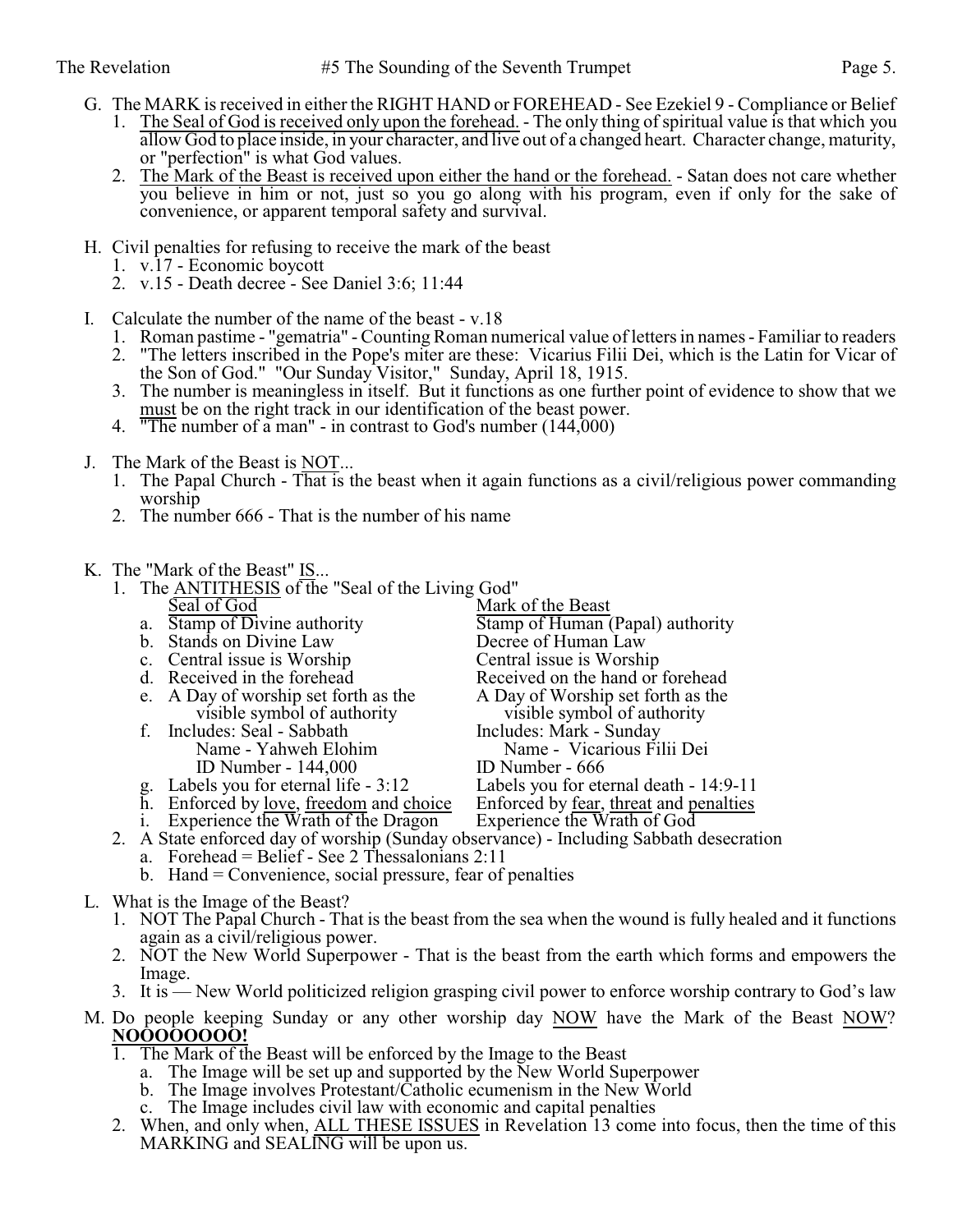- 3. The Mark of the Beast will be the great human catalyst v.16
	- a. Everyone must have the information necessary to make a conscious, intelligent, personal decision concerning WORSHIP and loyalty before Jesus can come and bring a FAIR end to the Great Controversy. This is the message of the 7th Trumpet.
	- b. The issues of the Mark of the Beast will make the world universally aware of God's Sabbath and the issues involved in keeping it.
	- c. When Sunday legislation mandates disregard of the Sabbath, then the issues will become so clear that all will be driven to a conscious, personal decision concerning WORSHIP, which will result in their receiving either the SEAL or the MARK.
- 4. To understand the Sabbath NOW, and ignore it NOW, is to make a statement of allegiance NOW. Our conscious decisions NOW determine how we will react in the time of real crisis - See Daniel 3:16-18; 6:10
- V. Chapter 14 -- Three Angels Flying The Specific CONTENT of 7th Trumpet message
	- A. Verses 1-5 A Description of the Remnant Set in direct contrast to the "666"
		- 1. Have God's name and number, not the Beast's name and number
		- 2. Follow the Lamb, not the Beast
		- 3. Virgins not Adulterers (Spiritual) Kept themselves only for the Bridegroom
		- 4. Stand victorious The sanctions of the Beast will not prevail over them
	- B. Verses 6-7 The First Angel's Message
		- 1. Angel flying in the midst of Heaven Messenger with a message to be seen and heard by all
		- 2. The everlasting Gospel Eternal, unchanging Everything that follows is GOSPEL
		- 3. Three aspects of the first message = Three Imperative Commands YOU
			- a. Fear God -- Appropriate End Time Command 2 Peter 3:3-6
				- b. Give Glory to Him -- Appropriate End Time Command 2 Timothy 3:1-4
		- c. Worship Him as Creator Exodus 20:8-11 Appropriate End Time Command Romans 1:25
		- 4. Why should we heed this message? The HOUR (time) of Judgment is NOW
			- a. WHO's judgment? Who is on trial? Romans 3:4; Psalm 51:4
				- 1) God accused by Satan must be vindicated by accumulated evidence Seals
				- 2) Our eternal destiny is secondary issue of Judgment. We stand or fall with side we choose.
			- b. WHEN The Time of the End Anti-typical Day of Atonement 1798/1844--> See Daniel 8:14; Matthew 22:11-13
	- C. Verse 8 The Second Angel's Message
		- 1. Babylon The city of apostasy and rebellion Genesis 10:8-10; 11:2-9
			- a. Bab-el The Gate of God
			- b. Prophetic antithesis of Babylon = Jerusalem, New Jerusalem, Zion
		- 2. Babylonian Paganism Counterfeit of all that is true
			- a. Present in the Apostasy of Israel Jeremiah 7:16-18; Ezekiel 8:3-16
			- b. False teachings prevalent in much of Christianity, medieval and modern
		- 3. Babylon is fallen, is fallen Isaiah 21:9
			- a. Fallen twice cf. Daniel 5:25,26
				- 1) Literal Babylon
					- a) Ancient Babylon Lengthy reign Time of Abraham
					- b) Neo-Babylon Short intensely glorious reign Time of Daniel
				- 2) Spiritual Babylon
					- a) Medieval and Deadly Wound 1260 year reign of "Little Horn"
					- b) End Time and Final Destruction 18:1-24 Short intense final reign
			- b. That great city cf. 17:5,18 Mother of Harlots and of the Abominations of the Earth
			- c. All nations drink her wine Jeremiah 51:7,8; Ezekiel 6:9
				- 1) Wine Matthew 26:28 Covenant of Grace vs. Mix of behaviorism
				- 2) Fornication Illicit merging what should not be merged See Jeremiah 3:1-9; 5:7,8; 13:27
					- a) Teachings Man made tradition and ideas mixed with Divine truth
					- b) Personal Life Using human effort to accomplish Divine commands
					- c) Corporate Church Political power to force Spiritual conformity
				- 3) Drunk With wine of Babylon's false teachings and illicit covenant
					- a) Befuddled, confused, unable to discern truth False sense of well being
					- b) cf. 17:6 Drunk with blood of saints and martyrs Persecution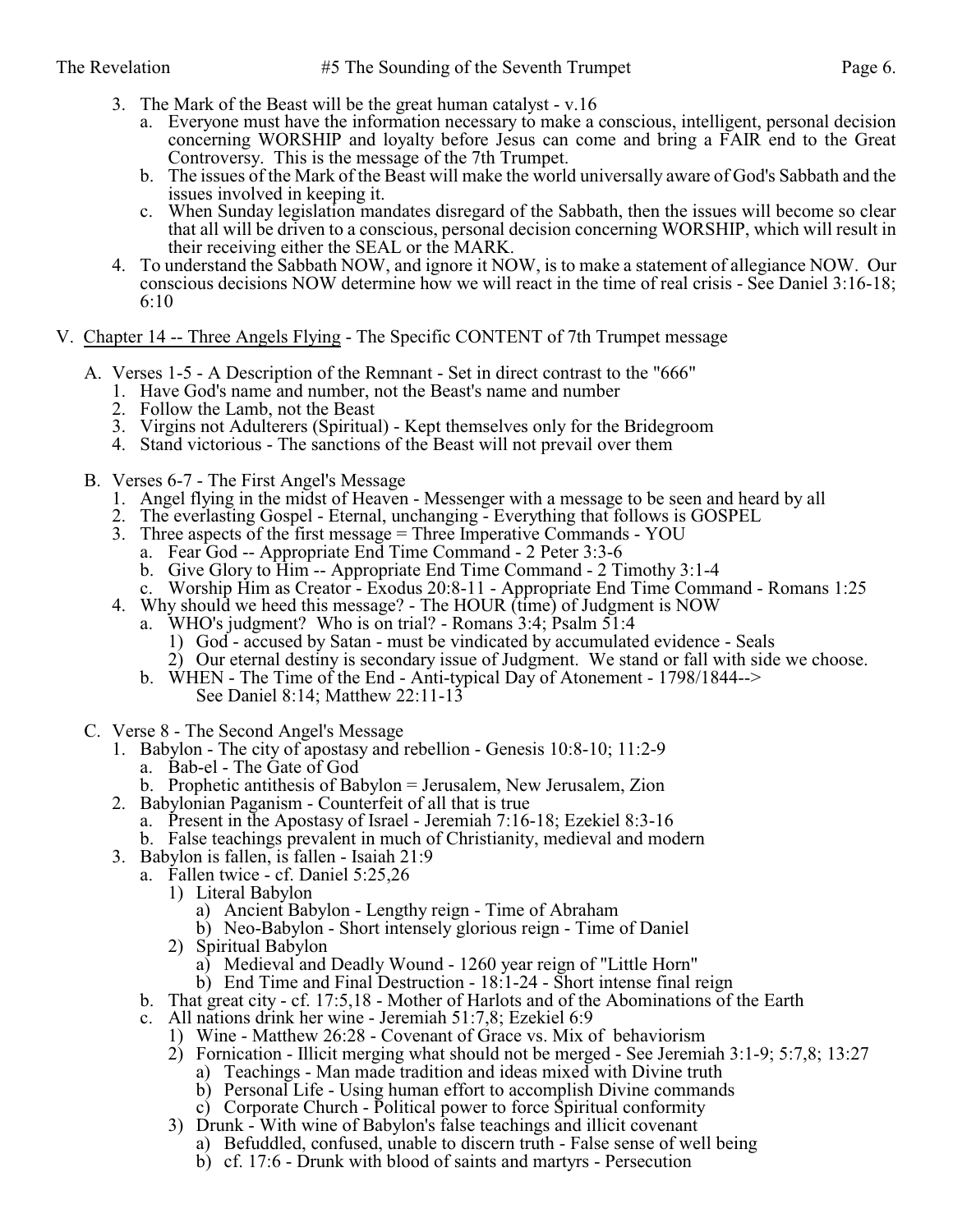- D. Verses 9-11 The Third Angel's Message
	- 1. Central Issue = Worship the beast and his image Mother or Daughters (17:5)
	- 2. Receives his mark Comes as a result of how you WORSHIP cf. Study  $\#20$ 
		- a. Forehead  $=$  in the mind, belief, intellectual acceptance as truth
		- b. Hand = practical compliance for convenience or safety
	- 3. He HIMSELF shall drink of the wine of the wrath of God No longer delayed or deferred NOW
		- a. Cup of God's Wrath cf. Psalm 75:8; Jeremiah 25:15-33
		- b. The Seven Last Plagues are about to fall 15:1 to 16:21 See Study #23
	- 4. The smoke of their torment: Smoke = sign or evidence
	- 5. No rest to those who ARE WORSHIPING present tense During the Plagues a. The wicked have no Rest or Peace. They LIVE in a state of TORMENT, ever seeking satisfaction
		- and security, but never finding it Isaiah 57:20,21; Romans 1:18-32
		- b. Torment = vexation, strain cf. Matthew 8:6; 2 Peter 2:8 Also cf. Matthew 14:24 "tossed"; Mark 6:48 "straining"
		- c. Rest and Peace promised for the Righteous, even in times of trouble. Isaiah 26:3,20,21; 32:17,18; Matthew 11:28-30
		- d. The Sabbath is God's SYMBOL of spiritual REST Hebrews 4:4,9,10
- E. Verses 12,13 Patience of the Saints In contrast to the torment of the lost
	- 1. Patience = Bearing under Requires inner rest
	- 2. Saints = Holy = Wholly Psalm 50:5; Romans  $12:1,2$
	- 3. Two identifying marks of Saints
		- a. Keep the Commandments LAW Doing what God says...
		- b. Faith of Jesus GRACE By God's power ALONE Hebrews 11:17-19 Matthew 26:39,42; Ephesians 2:8; Hebrews 12:2
	- 4. When Saints die they have REST Sleep of death, guarantee of resurrection
- F. Verses 14-20 Reaping the Harvest of the Earth Ripe and Ready
	- 1. Christ on a cloud crowned as victor = 2nd Coming cf. Study  $\#9$
	- 2. Angel announces that it is harvest time Matthew 13:24-43
	- 3. Righteous Vintage "Harvest of the earth" (v.15)
		- a. Vine of Christ John 15:1-5
		- b. Christ receives His vintage Righteous resurrected and translated
	- 4. Wicked Vintage "Vine of the earth" (v.18)
		- a. Two angels One to reap, One to destroy
		- b. Winepress of God's wrath overflows NO SURVIVORS, only blood

### IV. Summary

- A. God's "remnant" people stand out in bold relief against the remainder of the world due to their balancing of Law and Prophets in light of the Gospel. Thus Revelation unmistakably predicts the beliefs so popular today which rejects the Old Testament, saying it was done away with and nailed to the cross. But those who follow the plain truth of Revelation will accept the entire Bible as their standard of truth.
- B. Chapter 12 reviews Satan's track record against God and His people throughout history, showing that his plan against the remnant in the End Time is nothing more than an accelerated version of his old tricks. Having failed to destroy the Messiah and His true followers throughout the ages, Satan rallies all his forces against the End Time "remnant." The power identified in Daniel as the "Little Horn" of the medieval era appears in an "end time" form in Revelation 13 as the composite "Beast." An additional detail of identification is clarified, though introduced in Daniel 11:40-45. The 1260 year reign of the Beast power will be brought to an end by an attack which inflicts an apparently fatal wound. But this wound will somehow be healed, after which the whole world will again become caught up in adoration and worship of this power. All, that is, except those whose names are enrolled in the Book of Life.